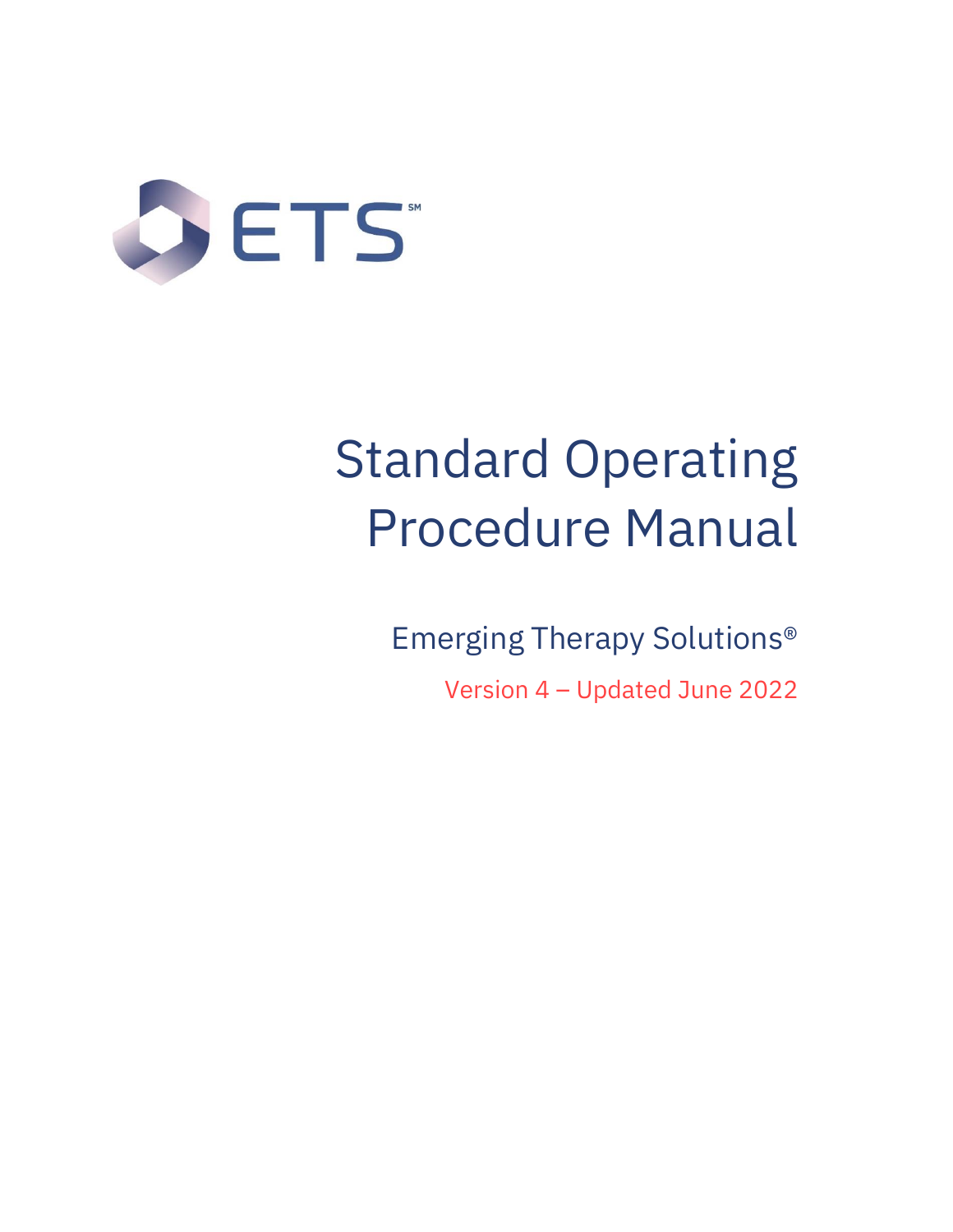# **Table of Contents**

| How do I find tax identification numbers for ETS Network providers?10          |  |
|--------------------------------------------------------------------------------|--|
|                                                                                |  |
|                                                                                |  |
|                                                                                |  |
|                                                                                |  |
| Where can I find instructions for looking up claims in Claimshop by nThrive?10 |  |
|                                                                                |  |
|                                                                                |  |
| Where can I find information on approved or developing therapies? 11           |  |
|                                                                                |  |
|                                                                                |  |
|                                                                                |  |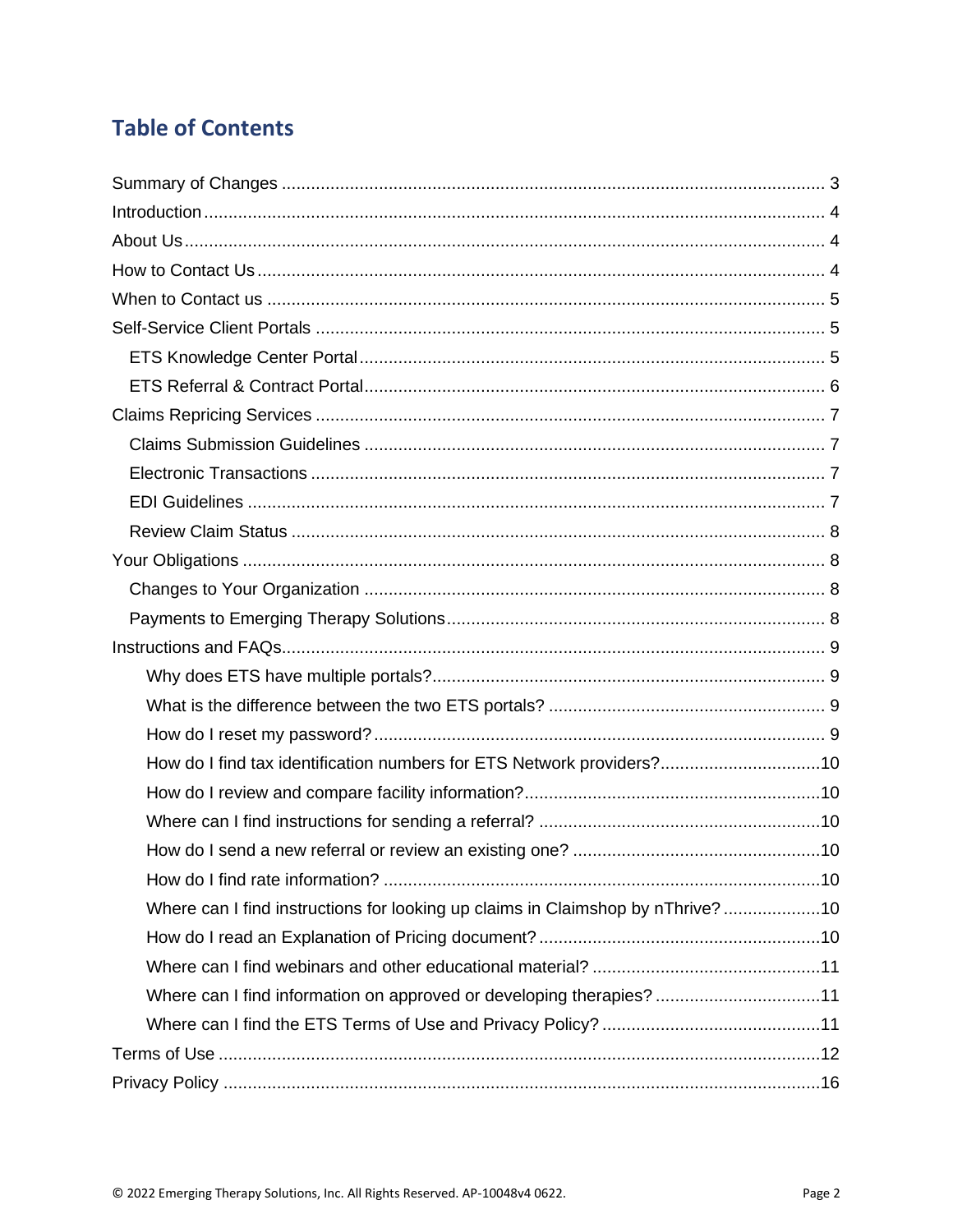# <span id="page-2-0"></span>**Summary of Changes**

| <b>Date</b> | <b>Section</b>                                          | <b>Description of Change</b>            | <b>Type of Change</b> |                       |                    |                    |
|-------------|---------------------------------------------------------|-----------------------------------------|-----------------------|-----------------------|--------------------|--------------------|
|             |                                                         |                                         | <b>New</b><br>Topic   | <b>New</b><br>Content | Updated<br>Content | Content<br>Removed |
| 3/31/21     | About Us                                                | Update description                      |                       |                       | X                  |                    |
| 3/31/21     | Entire document                                         | Update names; LifeTrac, portals         |                       |                       | X                  |                    |
| 3/31/21     | Entire document                                         | <b>Update URLs</b>                      |                       |                       | X                  |                    |
| 3/31/21     | <b>Instructions &amp; FAQs</b>                          | Add two sections about portal(s)        |                       | X                     |                    |                    |
| 3/31/21     | Privacy Policy                                          | Updated to version 3/24/21              |                       |                       | X                  |                    |
| 7/15/21     | Entire document                                         | <b>Updated URLs &amp; Web Addresses</b> |                       |                       | X                  |                    |
| 7/15/21     | Terms of Use                                            | Updated to version 7/12/21              |                       |                       | X                  |                    |
| 6/3/22      | Terms of Use/Privacy<br><b>Policy/Portal References</b> | Updated to version 5/31/22              |                       |                       | X                  |                    |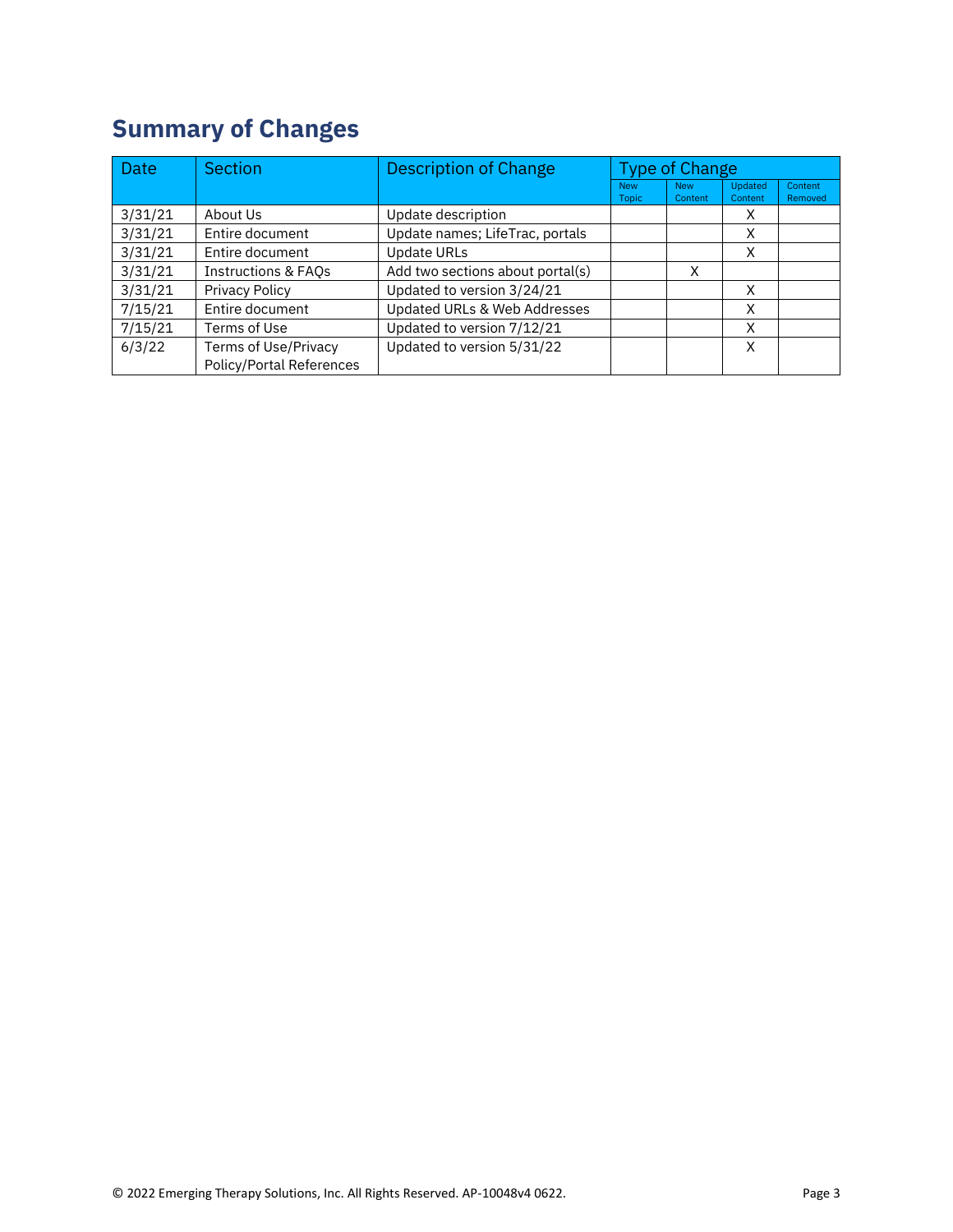# <span id="page-3-0"></span>**Introduction**

Emerging Therapy Solutions (ETS) has developed this manual for clients who are contracted for our Referral & Contract, Knowledge Center, or Risk Manager services. This document provides information about our claims processing procedures, billing and payments, access to our client portals and other topics that affect the relationship between ETS and your organization.

# <span id="page-3-1"></span>**About Us**

Emerging Therapy Solutions (ETS) was founded in 2018 by industry veterans of managed care solutions, healthcare biotech and transplant to help healthcare payers manage the risks associated with high-cost therapies for rare and complex conditions. ETS acquired LifeTrac in 2020, bringing over 30 years of experience in bone marrow and solid organ transplants, plus provider relationships and agreements, to complement Emerging Therapy Solutions' expertise in cell and gene therapies. The integrated company offers payers a comprehensive suite of services for solid organ and bone marrow transplants, cell and gene therapies, and other highly specialized, costly therapies.

# <span id="page-3-2"></span>**How to Contact Us**

### **Mailing Address**

2001 Killebrew Drive Suite 240 Minneapolis, MN 55425-1885

### **Online**

www.emergingtherapies.com

### **Telephone**

| Direct | 612.445.5700 or          |
|--------|--------------------------|
|        | Toll free 1.877.445.4822 |
| Fax    | 612.445.5649             |
| TVR.   | 612.445.5701             |

# **Self-Service Client Portals**

<https://portal.emergingtherapies.com/> [https://ltportal.emergingtherapies.com/](https://ltportal.emergingtherapies.com/?_ga=2.239251843.1611633949.1626281492-2134311488.1605286983) claimshop.nthrive.com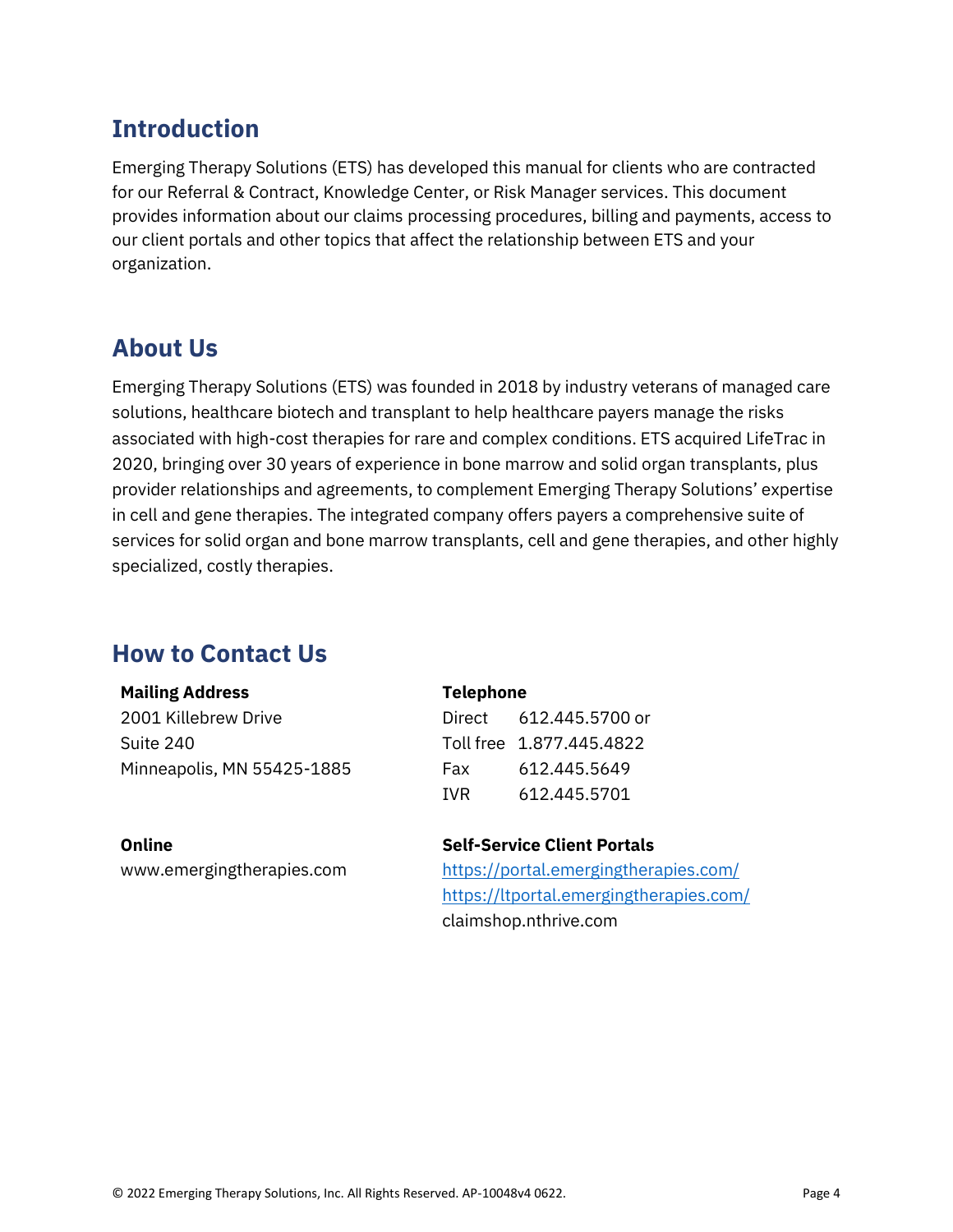# <span id="page-4-0"></span>**When to Contact us**

Visit us online or contact a clinical team member for:

- Referral placement for adult and pediatric transplant, congenital heart disease, mechanical circulatory devices, gene, and cellular therapy
- Information and research on emerging transplant and cell and gene therapies, new and pending U.S. Food and Drug Administration (FDA) approvals, and clinical trials for rare diseases and conditions
- Information about programs of excellence and network facility options appropriate for diagnosis, disease, or condition
- Periodic patient clinical status updates
- Access to industry experts for rare and complex diseases, conditions, and therapies
- Webinars, reports, and articles on rare conditions and treatment options
- Monthly newsletters and other information

# <span id="page-4-1"></span>**Self-Service Client Portals**

# <span id="page-4-2"></span>**ETS Knowledge Center Portal**

To access the ETS Knowledge Center Portal, navigate to [www.emergingtherapies.com](http://www.emergingtherapies.com/) and click on *Client Portal Login* to be taken to the sign in page. Enter your email address in the username field and then enter your password. Finally, complete the multifactor authentication set-up.

Clients may use the ETS Knowledge Center Portal to:

- Find information about conditions and treatments in the near-term cell and gene therapy pipeline
- Review analytics specific to your organization or generalized per million lives. Access to this information is dependent upon your organization's subscription level
- Review clinical features documentation for emerging therapies and rare diseases and conditions
- Request expert review with our panels of experts

Detailed information on how to use the ETS Knowledge Center Portal is available in the *ETS Portal User Guide* or contact us at 877.445.4822.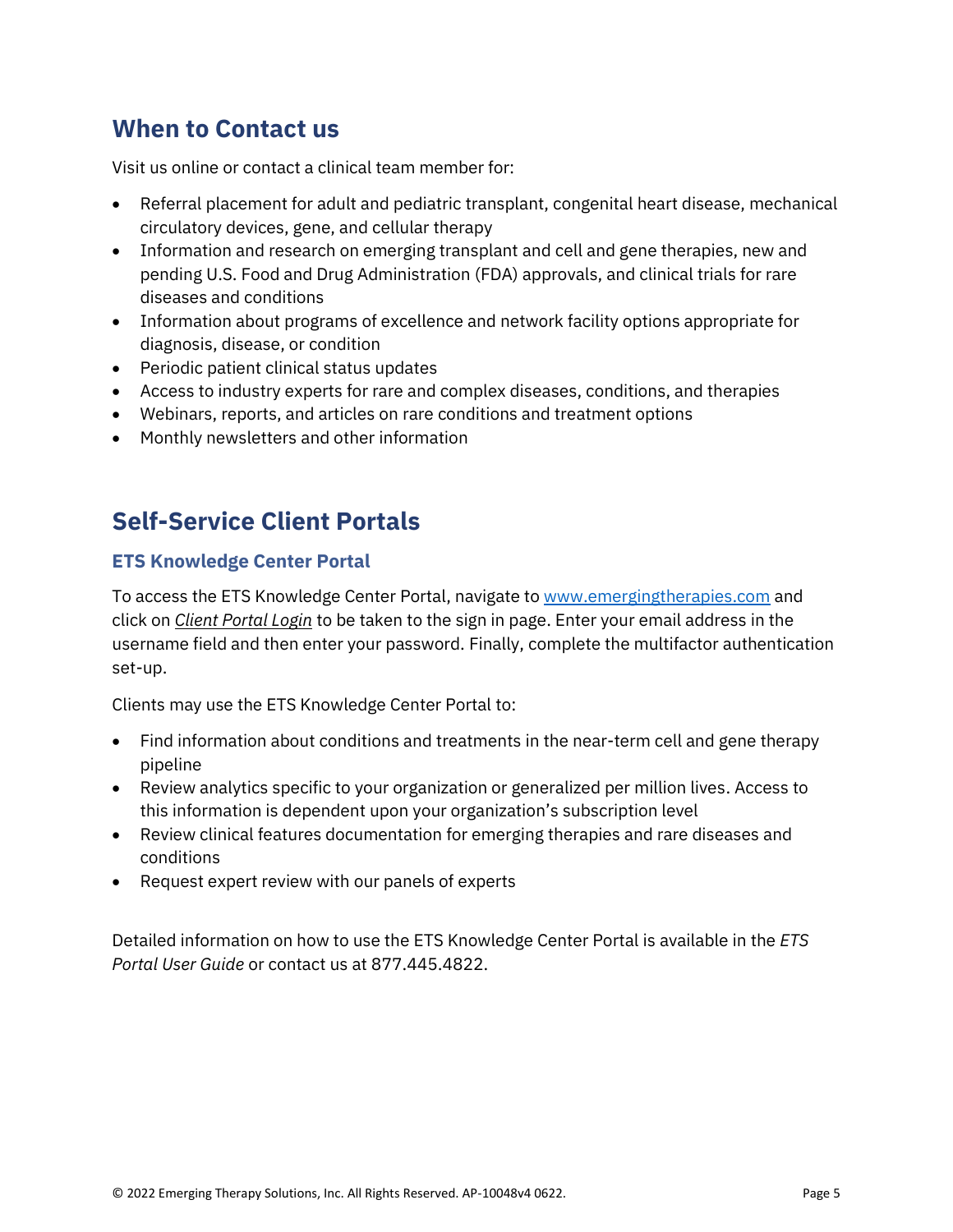# <span id="page-5-0"></span>**ETS Referral & Contract Portal**

To access the ETS Referral & Contract Portal, navigate to [www.emergingtherapies.com](http://www.emergingtherapies.com/) and click on *Client Portal Login* or enter <https://ltportal.emergingtherapies.com/> in your browser for the sign in page. Enter your email address in the username field and enter your password. Finally, complete the multifactor authentication set-up.

Clients may use the ETS Referral & Contract Portal to:

- Submit a referral or provide clinical status updates
- View client-specific referral list by submission date, service date, closure date
- View Product Guides for Adult and Pediatric Transplant, Congenital Heart Disease, Mechanical Circulatory Devices, Gene and Cellular therapy facilities
- Review a listing of network providers and facility contracts
- View provider tax identification numbers (TINs) associated with a facility contract

Detailed information and instructions for using the ETS Referral & Contract Portal are available by calling our medical services team at 877-445-4822 or send an email to: [medicalservices@emergingtherapies.com.](mailto:medicalservices@emergingtherapies.com)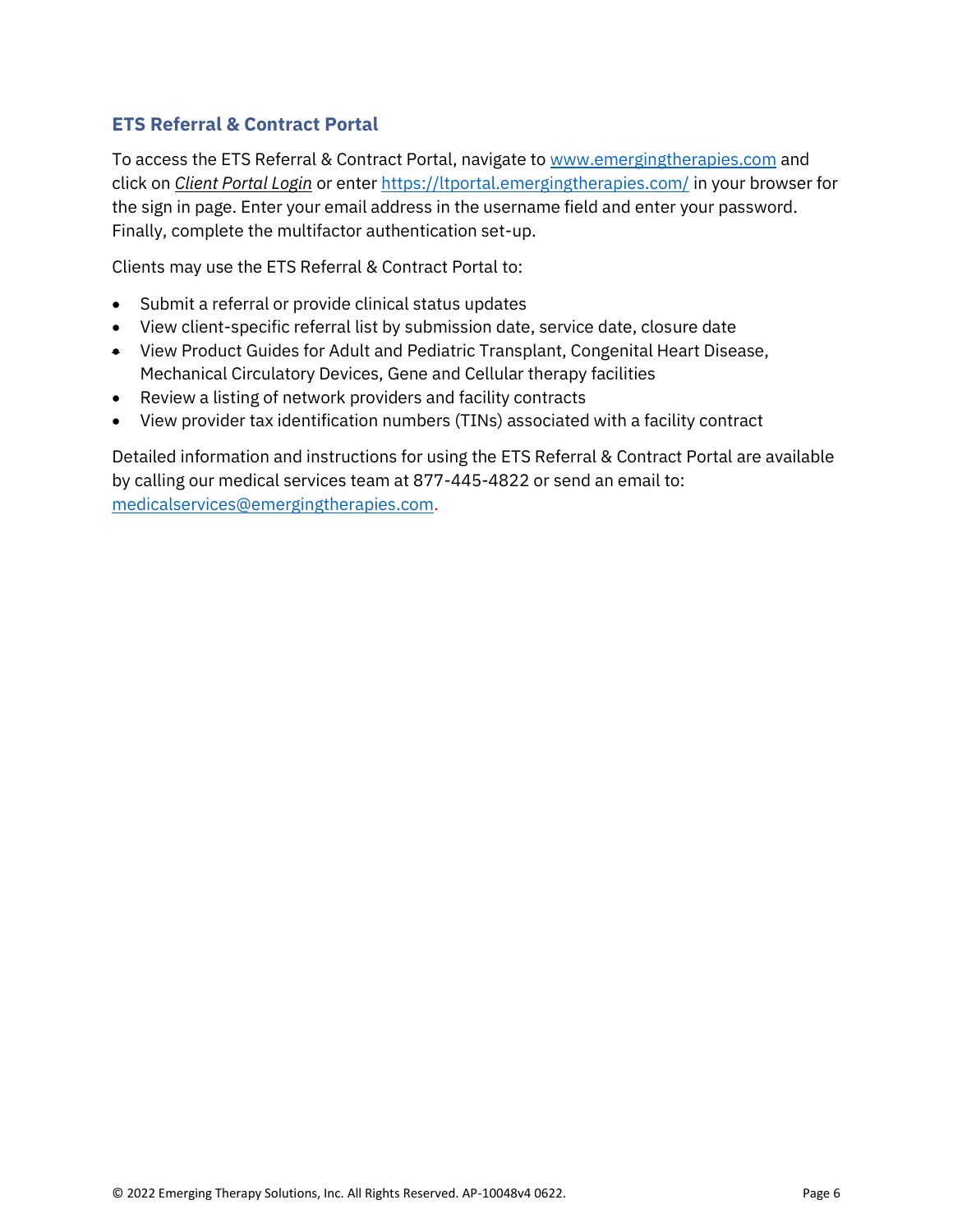# <span id="page-6-0"></span>**Claims Repricing Services**

Emerging Therapy Solutions uses nThrive's Claimshop to receive and exchange electronic claims. To access Claimshop, navigate to https://claimshop.nthrive.com/ and enter your signin credentials in the Client Login section. Please note that the Claimshop website must be used in Microsoft Edge Internet Explorer Mode, so all the site features work properly.

For access to Claimshop by nThrive®, contact us at 877-445-4822 and request the ETS nThrive Internet Access Request form. Complete the form and fax it to 612-445-5649.

# <span id="page-6-1"></span>**Claims Submission Guidelines**

ETS provider network participants can use the clearinghouses listed below to transmit claims to Claimshop by nThrive for repricing.

- Emdeon payor ID: 41136
- Relay Health payor ID for facility claims: 3907
- Relay Health payor ID for professional claims: 3844

ETS will reprice clean claims received electronically within 10 business days.

ETS Risk Manager clients agree to reject claims received directly from our network participating providers with instructions to submit those claims electronically to ETS for repricing.

# <span id="page-6-2"></span>**Electronic Transactions**

ETS accepts and generates the following types of electronic data interchange (EDI) transactions:

• Health Care Claims – 837P, 837I

# <span id="page-6-3"></span>**EDI Guidelines**

- ETS encourage all customers to submit electronic claims.
- Minnesota Statute 62J.536 requires all Minnesota providers and Minnesota group purchasers to exchange three transactions electronically: Health Care Claims, Health Care Claim Payment/Advice and Health Care Eligibility Benefit Inquiry and Response. In addition, participating out-of-state providers are required by contract to adhere to these electronic requirements.
- All nonparticipating, out-of-state customers who do not have electronic claim submission capabilities must submit their claims on an optical character recognition scannable claim form.
- All nonparticipating, out-of-state customers who are receiving direct payment must access their remittance advice via use of the electronic transaction or provider web self-service.
- ETS reserve the right to modify these guidelines with advance written notice.
- Customers are encouraged to obtain or develop EDI transaction software from the many sources available.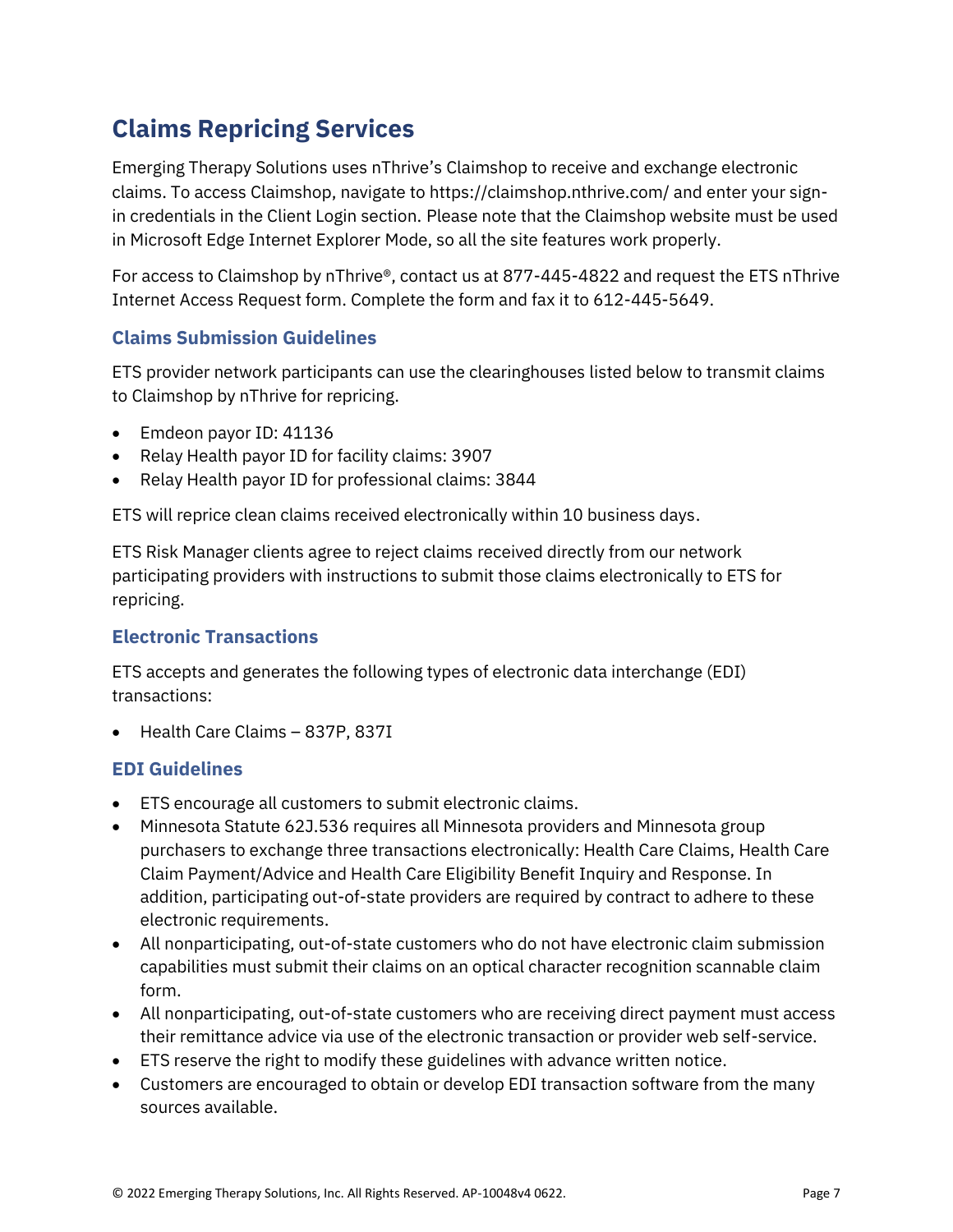# <span id="page-7-0"></span>**Review Claim Status**

ETS provider network members may review claim receipt and repricing status by logging into Claimshop by nThrive. For more information on claims, contact us at 877.445.4822.

ETS is not responsible for coverage decisions about or adjudication of claims. For questions related to claims acceptance or adjudication, contact the health plan listed in Claimshop.

# <span id="page-7-1"></span>**Your Obligations**

# <span id="page-7-2"></span>**Changes to Your Organization**

Promptly notify ETS with any changes to your demographic information, including facility or practice name change, address, telephone number, personnel or other contact, and any other pertinent changes.

Notification of client demographic changes may be submitted in writing to:

Emerging Therapy Solutions, Inc. 2001 Killebrew Drive, Suite 240 Minneapolis, MN 55425-1885

# <span id="page-7-3"></span>**Payments to Emerging Therapy Solutions**

Your organization will receive invoices as specified by our contractual agreement. Payment is expected within 30 days or per the terms of our agreement. To remit payment via electronic funds transfer, contact our accounts payable team at [ap@emergingtherapies.com](mailto:ap@emergingtherapies.com) or 877-445- 4822.

Remittances may be sent to:

Emerging Therapy Solutions, Inc. 2001 Killebrew Drive, Suite 240 Minneapolis, MN 55425-1885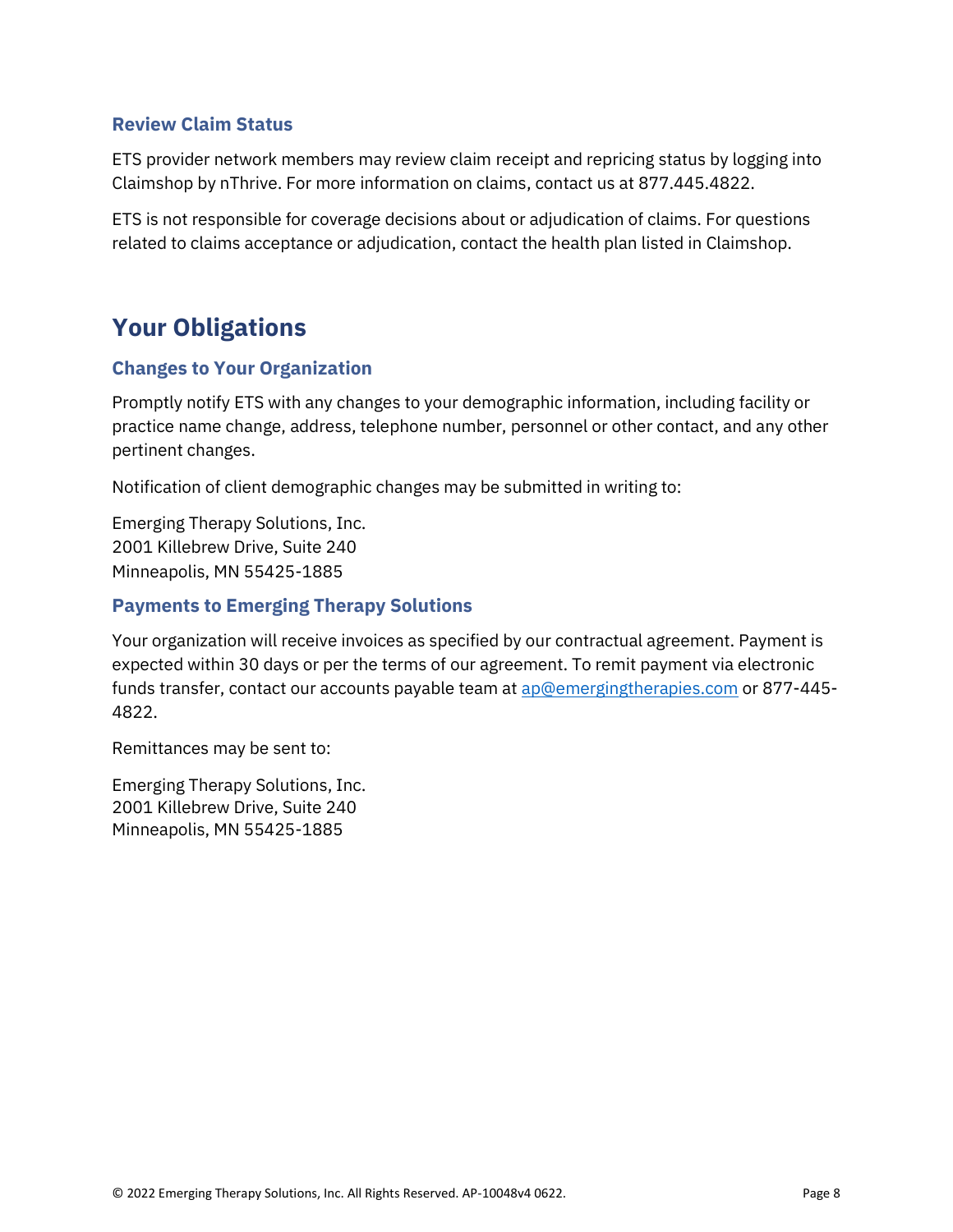# <span id="page-8-0"></span>**Instructions and FAQs**

## <span id="page-8-1"></span>**Why does ETS have multiple portals?**

In 2020, Emerging Therapy Solutions acquired LifeTrac Network, bringing over 30 years of experience in bone marrow and solid organ transplants, plus provider relationships and agreements, to complement Emerging Therapy Solutions' expertise in cell and gene therapies. In 2021, we combined our entities to become Emerging Therapy Solutions. While the work to fully combine our systems and infrastructure will be ongoing, we will continue to maintain and make available both sites. Users with access to both portals can toggle between them using the link to in the header section of either page.

### <span id="page-8-2"></span>**What is the difference between the two ETS portals?**

- Prior to March 2021 this was known as the ETS Client Portal
- Access this portal to:
	- o Research conditions & treatments in the cell and gene therapy pipeline
	- o Review medical policy information
	- o Request an expert case review

ETS Knowledge Center Portal ETS Referral & Contract Portal

- Prior to March 2021 this was known as the LifeTrac Portal
- Access this portal to:
	- o Submit a referral or provide clinical status updates
	- o Review product guides for solid organ, transplant, gene, and cellular therapies
	- o Review a list of network providers, facility contracts, and provider TINs

### <span id="page-8-3"></span>**How do I reset my password?**

To reset your password for the ETS Knowledge Center or Referral & Contract Portal, navigate to the appropriate URL:

| <b>ETS Knowledge Center</b> | <b>ETS Referral &amp; Contract</b> |
|-----------------------------|------------------------------------|
| <b>Portal</b>               | <b>Portal</b>                      |
|                             |                                    |
| <b>ETS Therapy</b>          | <b>ETS Referral and</b>            |
| <b>Management Portal</b>    | <b>Contract Portal</b>             |
| (emergingtherapies.com)     | (emergingtherapies.com)            |

Select the "Need help signing in?" link. Next, follow the prompts to reset your password. For additional assistance, please contact us at 877-445-4822.

To reset your password for Claimshop by nThrive contact us at 877-445-4822.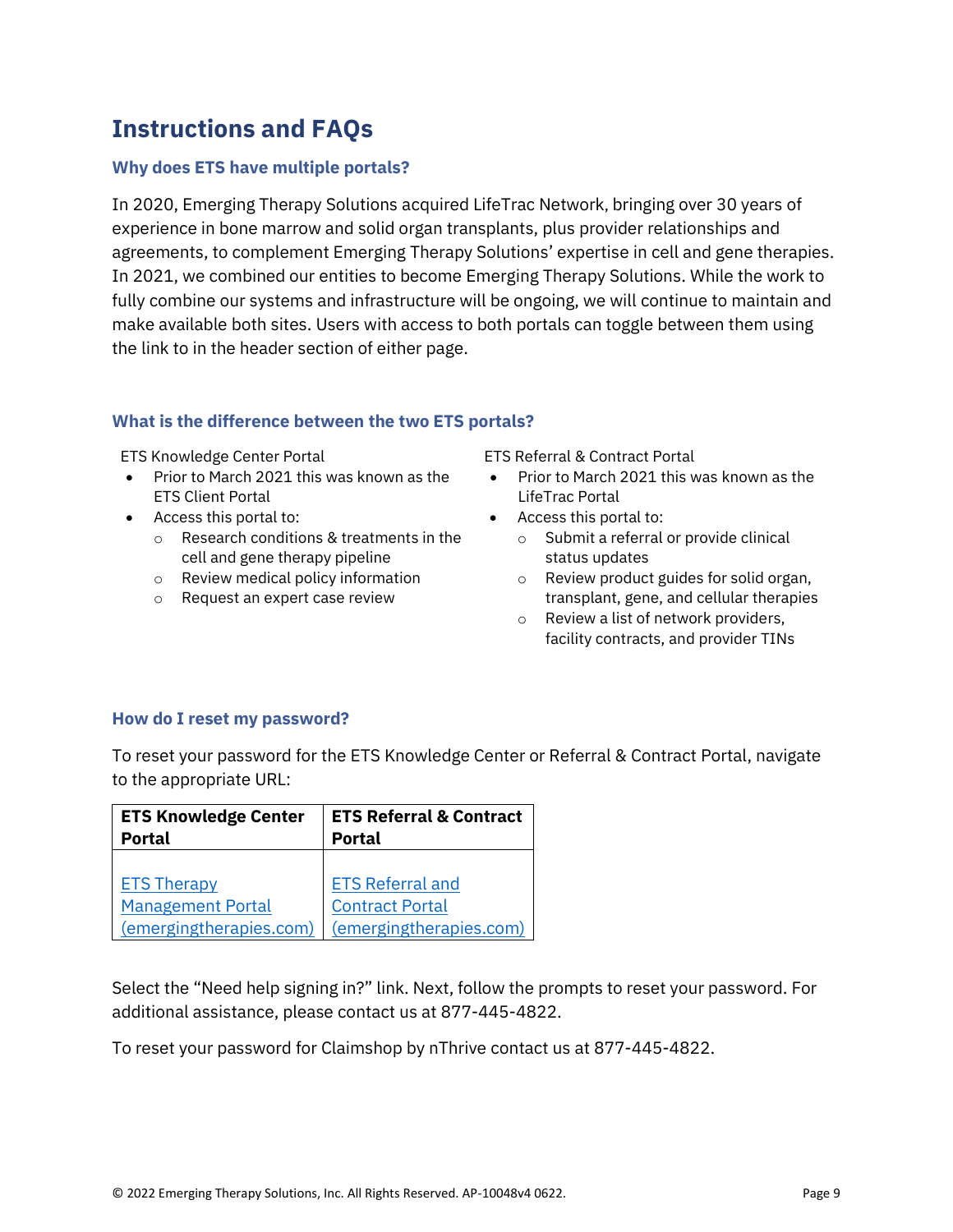# <span id="page-9-0"></span>**How do I find tax identification numbers for ETS Network providers?**

- 1. Navigate t[o ETS Referral and Contract Portal \(emergingtherapies.com\)](https://ltportal.emergingtherapies.com/Account/Login.aspx) and sign in
- 2. In the **Resources** section of the left side navigation bar, select **How Do I Find…**
- 3. Select the link for the PDF document titled Get Provider Information (TINs)

### <span id="page-9-1"></span>**How do I review and compare facility information?**

- 1. Navigate t[o ETS Referral and Contract Portal \(emergingtherapies.com\)](https://ltportal.emergingtherapies.com/Account/Login.aspx) and sign in
- 2. Choose the **Providers/Rates** section of the left side navigation bar
	- Select **Transplant** to use dynamic filtering and sorting or,
	- Select a subsequent choice to view a list

# <span id="page-9-2"></span>**Where can I find instructions for sending a referral?**

- 1. Navigate t[o ETS Referral and Contract Portal \(emergingtherapies.com\)](https://ltportal.emergingtherapies.com/Account/Login.aspx) and sign in
- 2. In the **Resources** section of the left side navigation bar, select **Client Portals User Guide**

# <span id="page-9-3"></span>**How do I send a new referral or review an existing one?**

- 1. Navigate t[o ETS Referral and Contract Portal \(emergingtherapies.com\)](https://ltportal.emergingtherapies.com/Account/Login.aspx) and sign in
- 2. In the **Referrals** section of the left side navigation bar, select **New Referral, Search, Reports, or Blank Referral Form**

## <span id="page-9-4"></span>**How do I find rate information?**

- 1. Navigate t[o ETS Referral and Contract Portal \(emergingtherapies.com\)a](https://ltportal.emergingtherapies.com/Account/Login.aspx)nd sign in
- 2. Choose the **Providers/Rates** section of the left side navigation bar
	- To find rates for transplants, select Transplant
		- o Use the filters to select a facility and select the Rate Summary or Rate Details report
	- Choose any of the subsequent links to review information for those services:
		- o Cellular Therapy Rates, Congenital Heart Disease, VAD Supplies, or Wound Care Supplies

### <span id="page-9-5"></span>**Where can I find instructions for looking up claims in Claimshop by nThrive?**

- 1. Navigate to [ETS Referral and Contract Portal \(emergingtherapies.com\)](https://ltportal.emergingtherapies.com/Account/Login.aspx) and sign in
- 2. In the **Resources** section of the left side navigation bar, select **How Do I Find…**
- 3. Select the document Look Up Claims in Claimshop

### <span id="page-9-6"></span>**How do I read an Explanation of Pricing document?**

- 1. Navigate t[o ETS Referral and Contract Portal \(emergingtherapies.com\)](https://ltportal.emergingtherapies.com/Account/Login.aspx) and sign in
- 2. In the **Resources** section of the left side navigation bar, select **How Do I Find…**
- 3. Select the document Read the Explanation of Repricing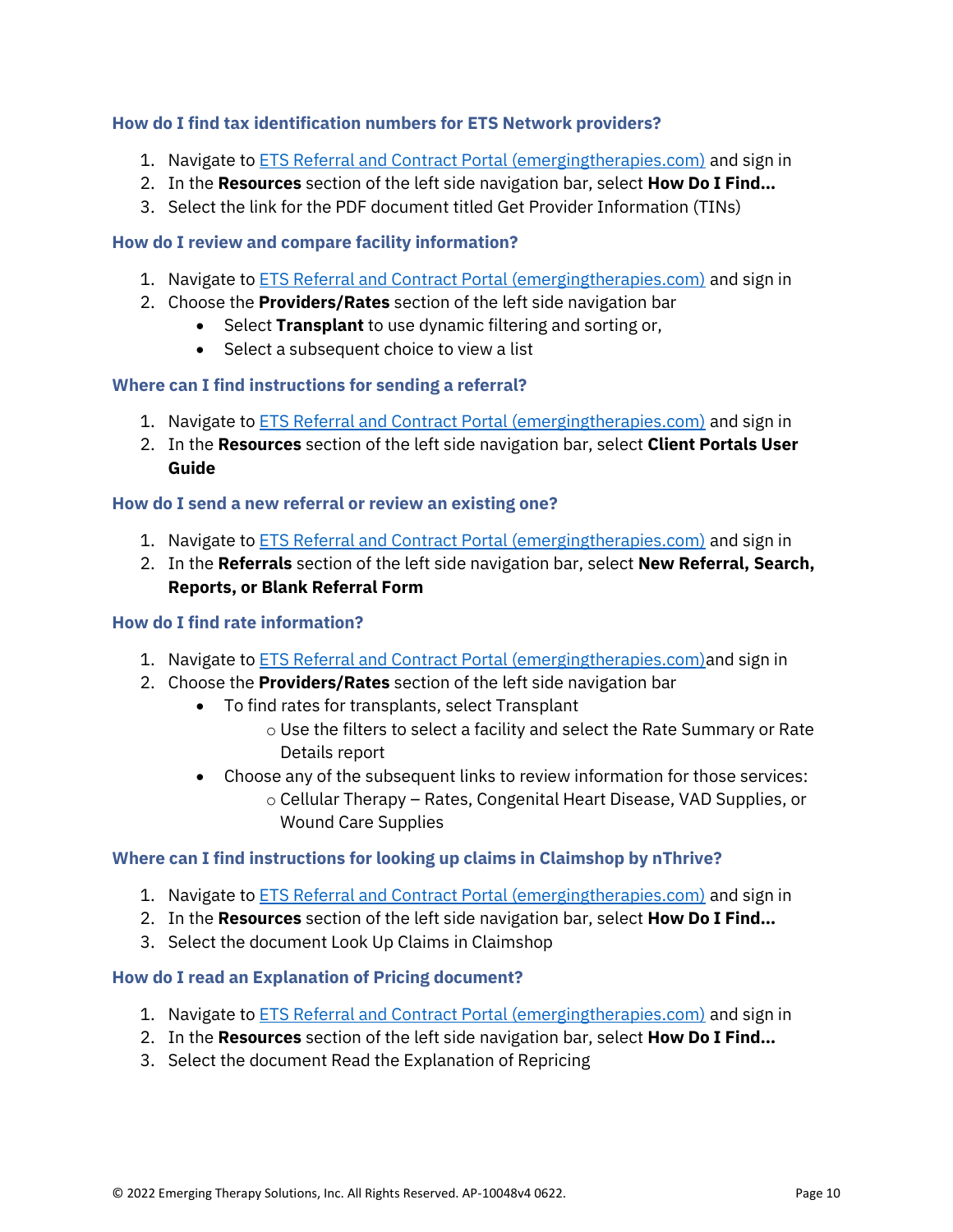## <span id="page-10-0"></span>**Where can I find webinars and other educational material?**

On the Emerging Therapy Solutions Knowledge Center Portal:

- 1. Navigate to ETS Knowledge Center [Portal \(emergingtherapies.com\)](https://portal.emergingtherapies.com/Login?redirect=%2F) and sign in
- 2. Select the Resources tab
- 3. Expand the Filter Criteria to review materials by Category, Therapeutic Area, Therapy Type, Condition, and/or meta tag, or use the search bars to search for a specific therapy, trial, or topic

On the ETS Referral & Contract Portal:

- 1. Navigate to **ETS Referral and Contract Portal (emergingtherapies.com)** and sign in
- 2. In the **Resources** section of the left side navigation bar, select CAR-T Education, CHD STAT Levels, or any of the subsequent choices

For additional information or help navigating ETS's available informational material, please contact one of our clinical consultants at 877-445-4822

# <span id="page-10-1"></span>**Where can I find information on approved or developing therapies?**

- 1. Navigate t[o ETS Referral and Contract Portal \(emergingtherapies.com\)](https://ltportal.emergingtherapies.com/Account/Login.aspx) and sign in
- 2. Use the search field to search for the therapy name, or
- 1. Select the Resources tab
- 2. In the Filter Criteria section, select the radio button for Therapies in the Trials & Therapies subsection and scroll down to see all results
	- Utilize additional filter criteria to narrow your results

### <span id="page-10-2"></span>**Where can I find the ETS Terms of Use and Privacy Policy?**

<https://portal.emergingtherapies.com/TermsOfUse>

<https://portal.emergingtherapies.com/PrivacyPolicy>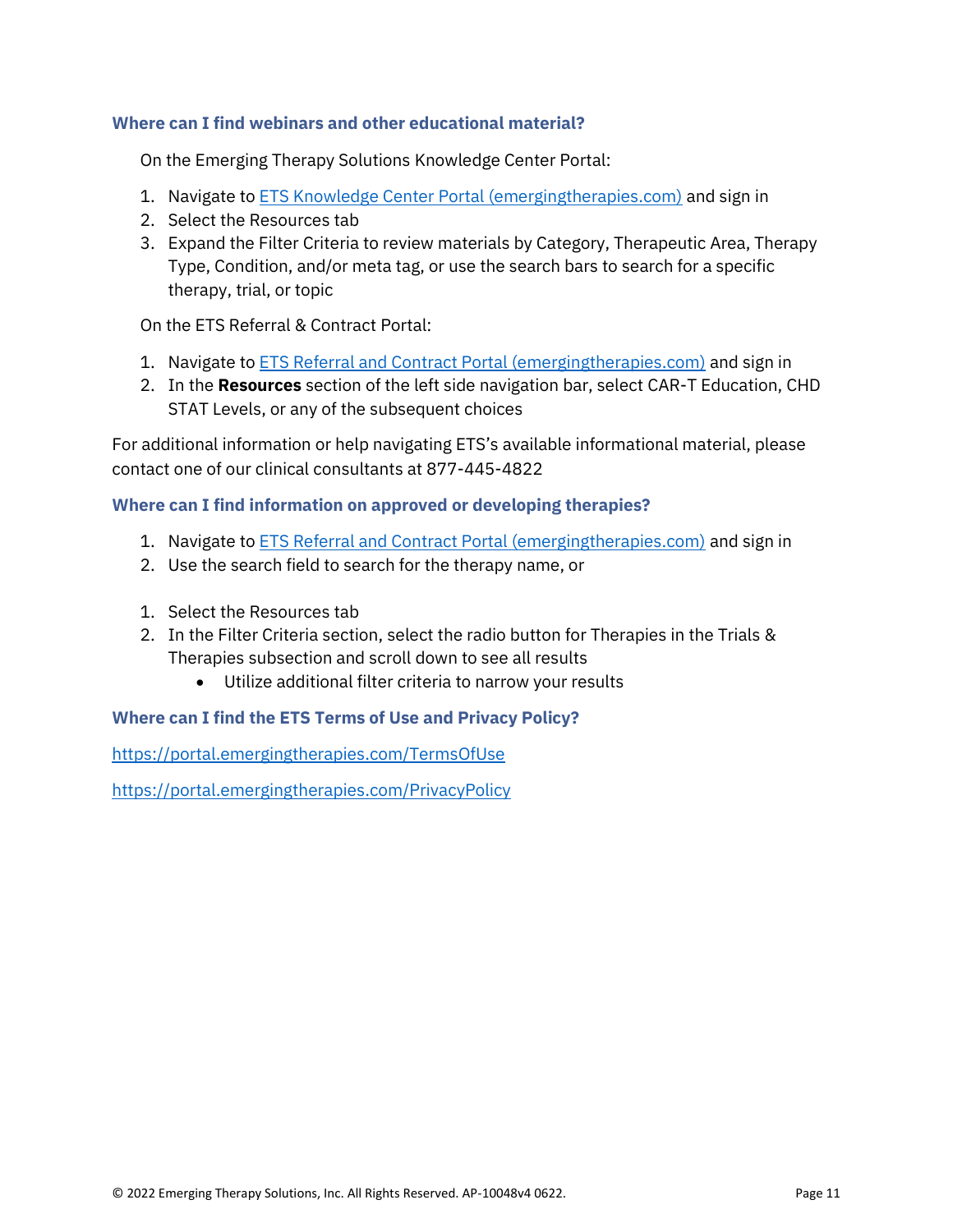# <span id="page-11-0"></span>**Terms of Use**

Welcome to the United States (US) website for the Emerging Therapy Solutions® group of companies (along with our related websites, applications, and mobile applications collectively, the "Site"). Please carefully review these Terms of Use ("Terms"). Your use of this Site constitutes your acceptance of these Terms. If you do not agree to abide by all the provisions contained in these Terms, you must not use or access the Site. For purposes of these Terms, Emerging Therapy Solutions, and its subsidiaries (including LifeTrac, Inc.) are collectively referred to as ETS, Company, us, we, etc.

Visitors to the Site may use the public areas of the Site for informational purposes and subject to these Terms. In addition, certain areas of this Site, our ETS Knowledge Center Client Portal and ETS Referral and Contract Client Portal (collectively referred to as "Portal"] contain information intended only for users who have registered to be a "Registered User" to a Portal. Accordingly, ETS reserves the right to limit access to certain areas of the Site to Registered Users who have met the registration qualifications imposed by us. The resources provided in the password-protected areas of this Site are specific to and intended for Registered Users. To register, you must agree to these Terms as well as provide us with certain personal information which may include your name, profession, and contact details. If you are, or become a Registered User, you are responsible for maintaining the confidentiality of your User ID and password. If you become aware of unauthorized use of your User ID and password, you agree to immediately notify ETS. The personal information provided is subject to our Website Privacy Policy. Clic[k here](https://emergingtherapies.com/) to go to the Portal sign in page for Registered Users.

#### **Changes & Effective Date**

ETS may change, add, or remove some or all of the content on the Site at any time. We may also make changes to these Terms, which will be posted to this page and will become effective immediately upon posting. For this reason, we urge you to read these Terms each time you visit our Site.

The Effective Date of these Terms is May 1, 2022.

#### **Scope**

The information and content (collectively, "Content") on this Site is for your general educational information only. The Content does not, and is not intended to, provide legal, financial, health care coverage, medical or any other type of advice. The Content may include information regarding therapeutic alternatives for certain medical conditions and may describe uses for products or therapies that have not been approved by the US Food and Drug Administration (FDA). In addition, although our goal is to provide accurate information, due to the ever-changing nature of medical research and health care information, certain information on this Site may not be accurate or upto-date. None of the Content on this Site represents or warrants that any particular drug, therapy or treatment is safe, appropriate or effective for you. You should always confirm all health-related information with your health care professionals.

We control and operate this Site from the United States of America. This Site is intended for a United States audience and use by United States residents only. This Site contains information regarding ETS products and services available within the United States. If you are a non-US resident, you may access this Site solely at your own risk and you are responsible for compliance with local laws and regulations, if applicable. If you live outside the US, you may see information on this Site about products or therapies that are not available or authorized in your country.

By using this Site, you acknowledge and agree that any activity on this Site is subject to monitoring by the Company at any time, and that the Company may use the results of such monitoring without limitation, subject to applicable law. All information submitted to the Site, including but not limited to personally identifiable information, is treated in accordance with the ETS Website Privacy Policy.

#### **License to Use this Site and Content Ownership**

Subject to these Terms, the Company grants you a personal, nontransferable, nonexclusive, revocable, limited license to view the Content on the Site for the sole purpose of collecting information regarding our services and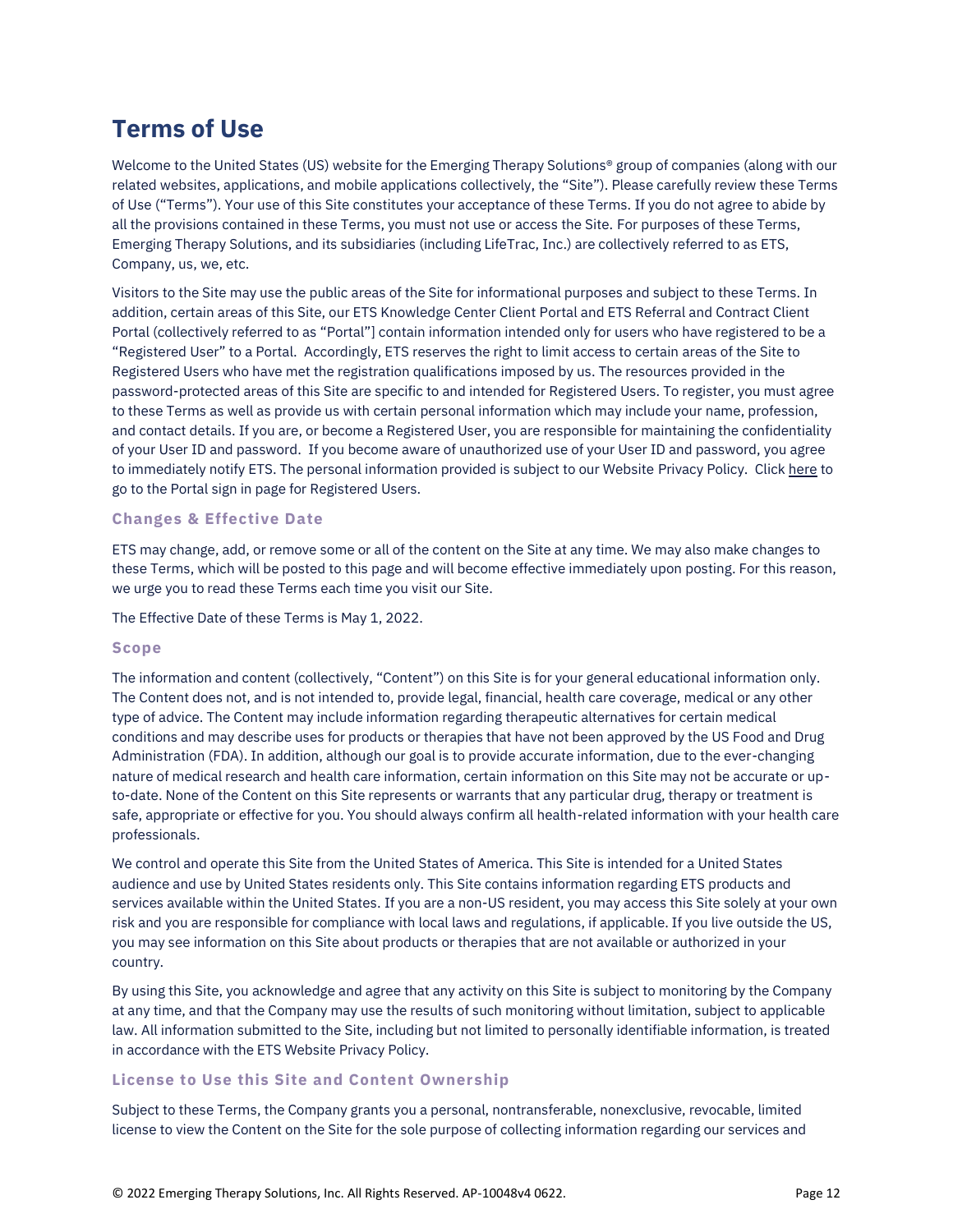operations. You may also print a reasonable number of copies of the Content for your personal use, but in such case, you must reproduce all proprietary copyright and trademark notices. All rights, title and interest in and to the Site, including the Content, and all intellectual property rights, including all copyright, trademark, patent and trade secret rights therein shall remain with the Company and our licensors and vendors, and no ownership interest is transferred to you or any other entity by virtue of making the Content available on the Site, granting the foregoing licenses or you agreeing to these Terms. Your right to use the Site is personal to you. You agree not to reproduce, duplicate, copy, sell or resell the Site, without the express written consent of ETS.

We may terminate this license at any time for any reason. If you breach any of these Terms, your license to the Content terminates immediately. Upon the termination of this license, you must stop using this Site, including all Content, and return or destroy all copies, including electronic copies, of the Content in your possession or control.

#### **Restrictions on Use of This Site**

#### You agree:

- not to use this Site or Content in any way not explicitly permitted by these Terms or the text of the Site itself;
- not to copy, modify or create derivative works involving the Content, except you may print a reasonable number of copies for your personal use, provided that you reproduce all proprietary copyright and trademark notices;
- not to misrepresent your identity or provide us with any false information in any information-collection portion of this Site, such as a registration or application page;
- not to take any action intended to interfere with the operation of this Site;
- not to access or attempt to access any portion of this Site to which you have not been explicitly granted access;
- not to directly or indirectly authorize anyone else to take actions prohibited in this section;
- to comply with all applicable laws and regulations while using this Site or the Content. You represent and warrant that you are at least 13 years of age, and that if you are between 13 and 18 years of age a parent and/or guardian agrees to these Terms of Use on your behalf.

#### **Posting Messages, Comments, or Other Content**

Certain portions of this Site may be configured to permit users to post messages, comments, or other content. Any such content is only the opinion of the poster, is no substitute for your own research, and should not be relied upon for any purpose. You agree not to post any content:

- which is profane, libelous, defamatory, obscene, pornographic, indecent, lewd, harassing, threatening, harmful, invasive of privacy or publicity rights, abusive, inflammatory, or otherwise objectionable; or
- the transmission of which could violate, or facilitate the violation of, any applicable law, regulation, or intellectual property rights.

You are solely responsible for the content of any postings you submit, and the Company assumes no responsibility or liability for any content submitted by you or any other Site visitor. We may, but are not obligated to, restrict or remove any and all content from a message that we determine in our sole discretion violates these Terms or is otherwise harmful to us, our customers, or any third party. We reserve the right to remove the content you provide at any time, but you understand that we may preserve and access a backup-copy, and we may disclose the content if required to do so by law or in a good faith belief that such access, preservation, or disclosure is required by law or in the best interests of the Company.

Any content you submit is for non-commercial use only. Any content you submit may be routed through the Internet and you understand and acknowledge that you have no expectation of privacy with regard to any content you submit. Never assume that you are anonymous and cannot be identified by your posts.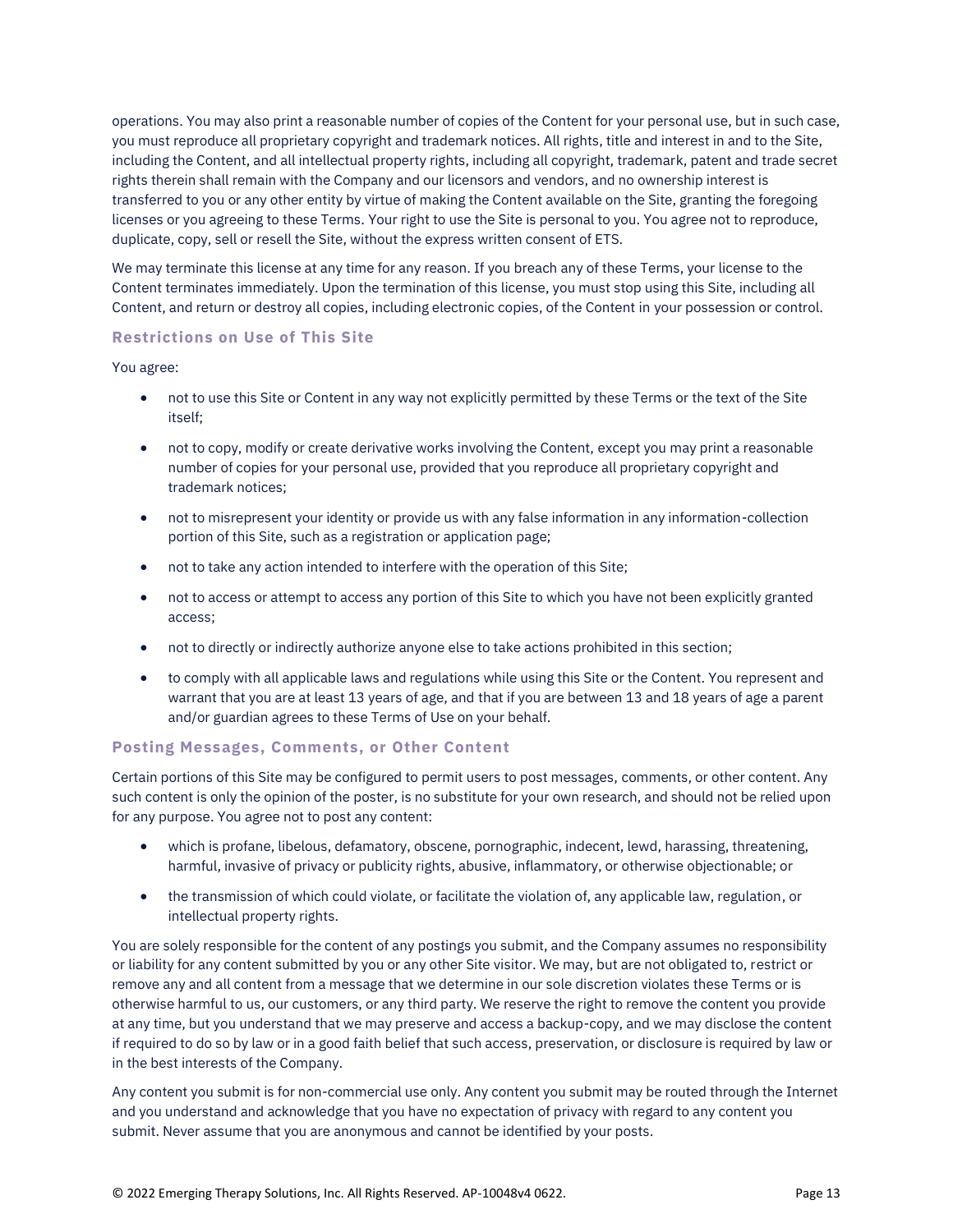If you do post content or submit material, and unless we indicate otherwise, you grant the Company a nonexclusive, royalty-free, perpetual, irrevocable, and fully sublicensable right to use, reproduce, modify, adapt, publish, translate, create derivative works from, distribute, and display such content throughout the world in any media. You grant the Company and any of its sublicensees the right to use the name that you submit in connection with such content if they choose. You represent and warrant that you own or otherwise control all of the rights to the content that you post; that the content is accurate; that use of the content you supply does not violate these Terms and will not cause injury to any person or entity; and that you will indemnify the Company or its affiliates for all claims resulting from content you supply.

#### **Copyright Notice**

All the trademarks, service marks and logos displayed on this Site are registered and unregistered trademarks of ETS, its affiliates or subsidiaries, or third parties who have licensed their trademarks to ETS or one of its affiliates or subsidiaries. In addition, all content, including but not limited to text, software, music, sound, photographs, video, graphics or other material contained on this Site or in commercially produced information presented to you through the Site by ETS, its affiliates or ETS' third-party licensors is protected by copyright, patents or other proprietary agreements and laws and you are only permitted to use it as expressly authorized by ETS, its affiliates or its licensors. Nothing contained herein transfers any right, title, or interest in the Site or the Content to you.

Additionally, certain products, services, or company names other than ETS may be mentioned in the Site for identification purposes only. In instances where ETS is aware that such product, service, or company name is subject to a claim for a trademark or service mark, the text will so indicate. However, you should contact the appropriate companies for more complete information regarding such designations and their registration status.

#### **Links**

The Site may provide links to websites operated by third parties. Please refer to the separate terms of use, privacy policies and other rules posted on these linked sites before you use them. Third party links are provided merely as a convenience to you as such links may contain information that may be useful or interesting to you. The inclusion of any link does not imply affiliation or endorsement by ETS. We are not responsible for, the content or accuracy of linked websites operated by third parties or for any of your dealings with such third parties.

#### **No Warranties**

ALL CONTENT ON THIS WEBSITE IS PROVIDED TO YOU ON AN "AS IS", "AS AVAILABLE" BASIS. THE COMPANY, ALL THIRD PARTIES, IF ANY, PROVIDING CONTENT FOR THIS WEBSITE, AND ALL THIRD PARTIES PROVIDING SUPPORT OR INFORMATION FOR THIS WEBSITE (COLLECTIVELY, "WEBSITE-RELATED-PARTIES") HEREBY DISCLAIM ALL WARRANTIES OF ANY KIND, EITHER EXPRESS OR IMPLIED, STATUTORY OR OTHERWISE INCLUDING BUT NOT LIMITED TO THE IMPLIED WARRANTIES OF MERCHANTABILITY, FITNESS FOR A PARTICULAR PURPOSE AND NON-INFRINGEMENT.

THE WEBSITE-RELATED-PARTIES MAKE NO WARRANTY AS TO THE ACCURACY, COMPLETENESS, TIMELINESS, CORRECTNESS, OR RELIABILITY OF ANY CONTENT AVAILABLE THROUGH THIS WEBSITE. WITHOUT LIMITING THE FOREGOING, THE WEBSITE-RELATED-PARTIES SPECIFICALLY DO NOT REPRESENT OR WARRANT THAT ANY INFORMATION REGARDING PARTICULAR TREATMENTS, PRODUCTS, PROVIDERS, PLAN BENEFITS OR SCOPE OF COVERAGE IS ACCURATE OR COMPLETE. THE WEBSITE-RELATED-PARTIES MAKE NO REPRESENTATIONS OR WARRANTIES THAT USE OF THIS WEBSITE WILL BE UNINTERRUPTED OR ERROR-FREE, THAT DEFECTS WILL BE CORRECTED, OR THAT THIS WEBSITE OR THE TECHNOLOGY THAT MAKES IT AVAILABLE ARE FREE OF VIRUSES OR OTHER HARMFUL COMPONENTS. YOU ARE RESPONSIBLE FOR TAKING ALL PRECAUTIONS NECESSARY TO ENSURE THAT ANY CONTENT YOU MAY OBTAIN FROM THIS WEBSITE IS FREE OF VIRUSES AND ANY OTHER POTENTIALLY DESTRUCTIVE COMPUTER CODE.

Some states do not allow limitations on implied warranties, so one or more of the above limitations may not apply to you. Check your local laws for any restrictions or limitations regarding the exclusion of implied warranties.

#### **Limitation of Liability & Indemnification**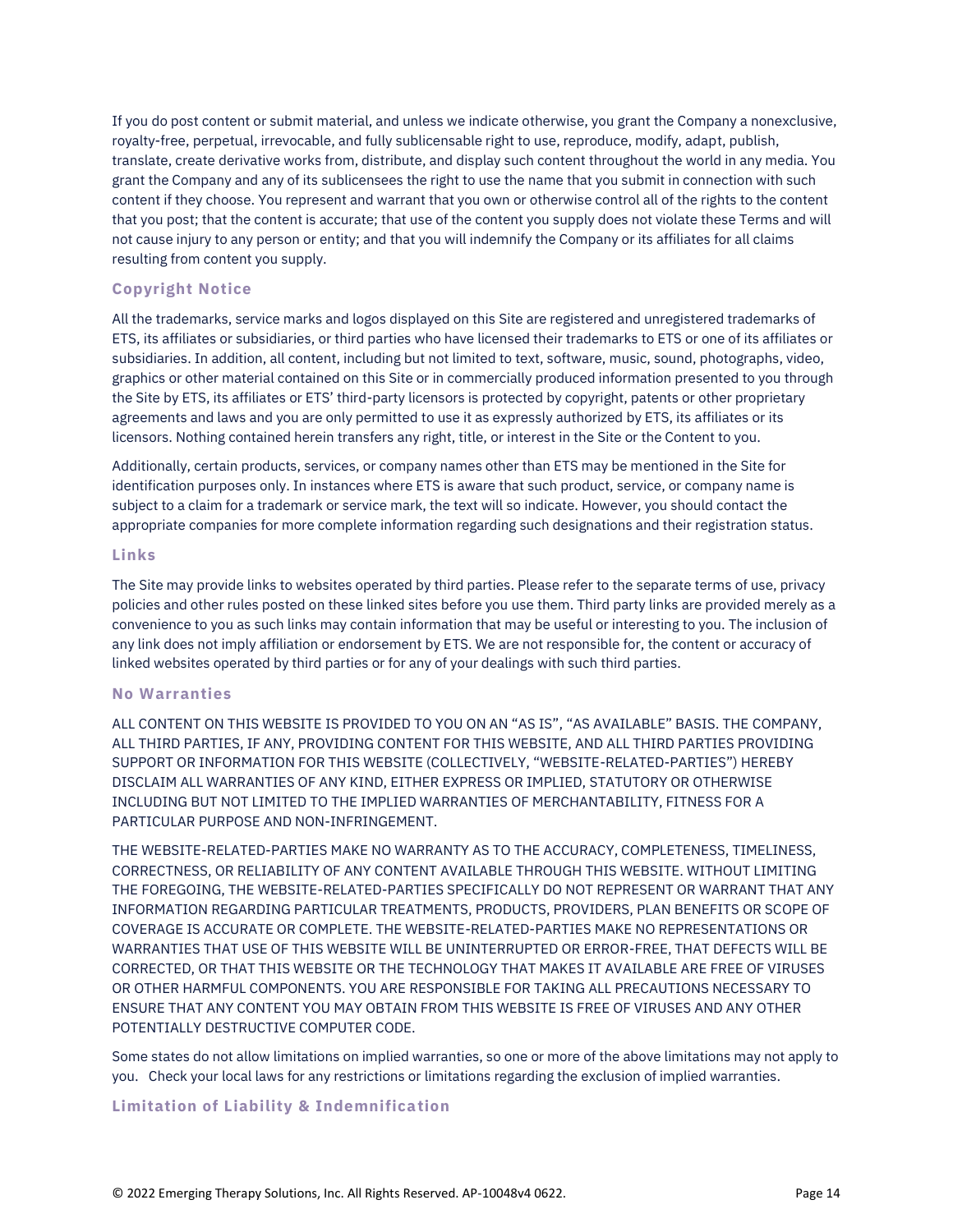You agree that none of the Website-Related-Parties, including ETS, shall be liable for any damage resulting from your use or inability to use this Site or the Content. This protection covers claims based on warranty, contract, tort, strict liability, and any other legal theory. This protection covers the Website-Related-Parties, including all affiliates, and their officers, directors, employees, and agents. This protection covers all losses including, without limitation, direct or indirect, special, incidental, consequential, exemplary, and punitive damages, personal injury/wrongful death, lost profits, or damages resulting from lost data or business interruption. The total, cumulative, liability of the Website-Related-Parties, including all affiliates, and their officers, directors, employees, and agents, if any, for losses or damages shall be limited to the amount of your actual damages, not to exceed US\$100.00. The limit of liability may not be effective in some states. In no event shall the Website-Related-Parties, including all affiliates, and their officers, directors, employees, and agents, be liable to you for any losses or damages other than the amount described above. All other damages, direct or indirect, special, incidental, consequential, exemplary, or punitive, resulting from any use of the Site or content are excluded even if the Website-Related-Parties have been advised of the possibility of such damages. You agree that you use this Site at your own risk. If you are dissatisfied with this Site or the Content, your sole and exclusive remedy is to discontinue using the Site.

You agree to defend and indemnify, the Website-Related-Parties and their subsidiaries, affiliates, officers, directors, employees, and agents, harmless from any claim, demand, or damage, including reasonable attorneys' fees, arising out of or related to your breach of these Terms or your use or misuse of the Content or Site.

#### **Governing Law & Statutes of Limitations**

The laws of the State of Minnesota govern these Terms and any cause of action arising under or relating to your use of the Site, without reference to its choice-of-law principles. You agree that the only proper jurisdiction and venue for any dispute with the Company, or in any way relating to your use of this Site, is in the state and federal courts in the State of Minnesota, US. You further agree and consent to the exercise of personal jurisdiction in these courts in connection with any dispute involving the Company or its employees, officers, directors, agents, and providers. If any provision of these Terms is determined to be invalid under any applicable statute or rule of law, such provision is to that extent to be deemed omitted, and the balance of the Agreement shall remain enforceable.

Before seeking legal recourse for any harm you believe you have suffered arising from or related to your use of this Site, you agree to inform us in writing and to give us 30 days to cure the harm before initiating any action. You must initiate any cause of action within one year after the claim has arisen, or you will be barred from pursuing any cause of action.

#### **Contact Us**

To contact us regarding these Terms or the operation of the Site itself, contact us at [info@emergingtherapies.com.](mailto:%20info@emergingtherapies.com)

#### **Additional Terms**

If any provision of these Terms is found to be invalid by any court having competent jurisdiction, the invalidity of such provision shall not affect the validity of the remaining provisions of these Terms, which shall remain in full force and effect. No waiver of any of these Terms shall be deemed a further or continuing waiver of such term or condition or any other term or condition.

#### **Acknowledgment**

By accessing this Site or registering with ETS, you agree to all the terms and conditions of these Terms. You acknowledge (a) that you have read and understood these Terms; and (b) that these Terms have the same force and effect as a signed agreement.

#### **Portal Terms of Access**

The Portal provides Registered Users with important and/or confidential information related to ETS and ETS Services. A Registered User's access to the Portal is subject to such Users compliance with these Portal Terms of Access, the overall ETS website Terms, and any agreement that may exist between such Registered User and ETS. In order for a Registered User to be granted access the Portal, a Registered User must agree to the following Portal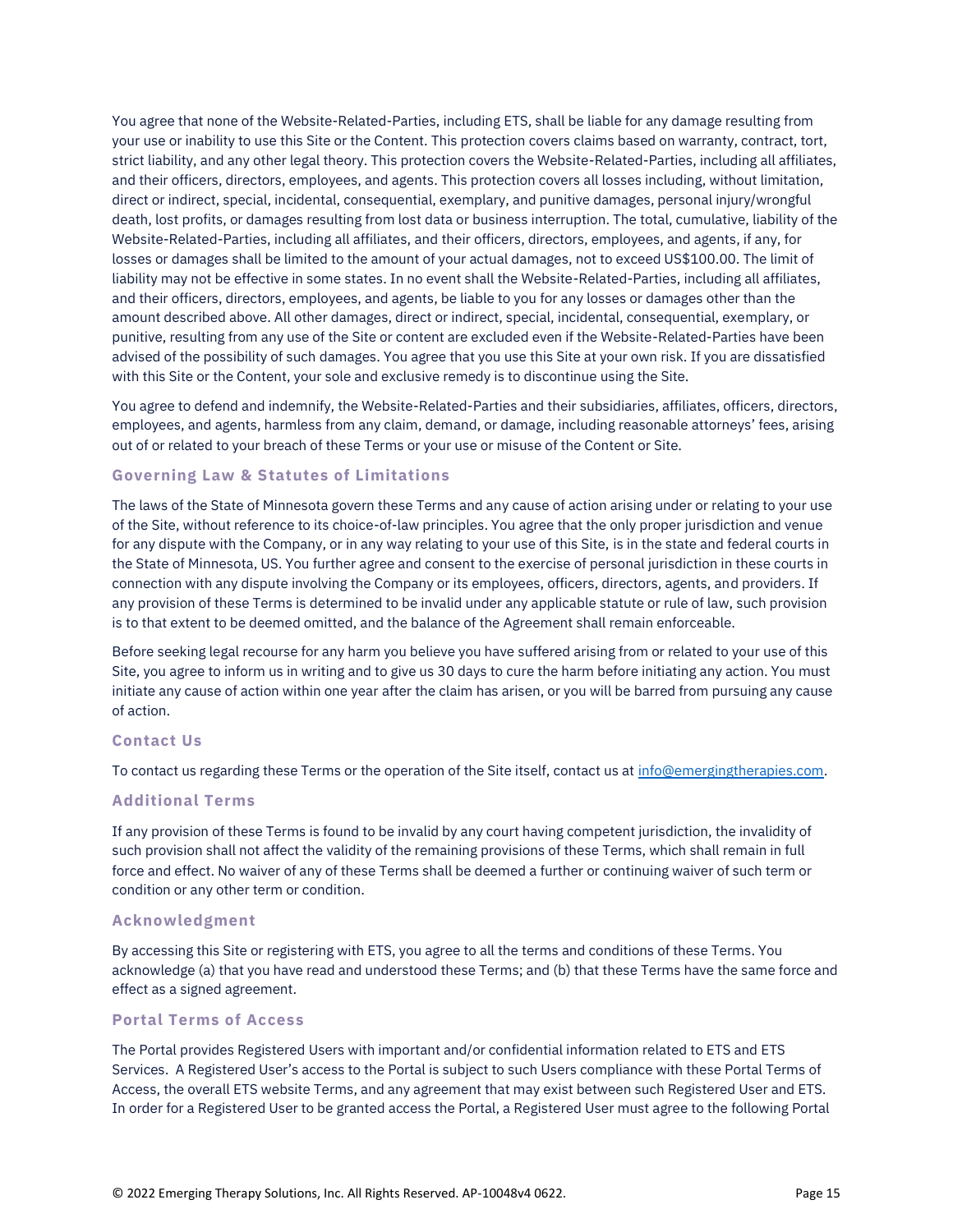Terms of Access by clicking on the ACCEPT button. If a Registered User does not agree with the following Portal Terms of Access and/or they click on the DECLINE button, they will not be granted access to the Portal.

Registered User acknowledges and agrees as follows:

(i) To maintain the confidentiality of information accessed via the Portal including ETS and patient information, the rates and terms contained in ETS provider agreements, the content of the Referral Notification form, the content of notices documenting receipt of referrals (collectively the "Portal Information"), and all medical and therapeutic content;

(ii) To not share the Portal Information with third parties without ETS' written consent except via a HIPAA allowed disclosure of the minimum amount of Portal Information necessary relative to the patient;

(iii) To comply with (a) the ETS website [Terms of Use](https://emergingtherapies.com/terms-of-use/), (b) the provisions of Registered User's agreement(s) with ETS relative to the ETS Services, (c) all applicable federal and state laws, including rules and regulations pertaining to the confidentiality of patient information, such as the Health Insurance Portability and Accountability Act of 1996, as amended, and the regulations promulgated thereunder ("HIPAA"); and (d) any guidelines, rules, terms and conditions for such access that are imposed by ETS or applicable third- parties, such as Internet access providers;

(iv) That access to the Portal or Portal Information may be restricted or terminated by ETS at any time;

(v)That all right, title and interest in the Portal and all Portal Information, in all languages, formats and media throughout the world, including all copyrights, are and will continue to be the exclusive property of ETS as between ETS and Registered User.

# <span id="page-15-0"></span>**Privacy Policy**

Emerging Therapy Solutions® ("ETS") is committed to protecting the privacy of the personal information of our website visitors.

This Website Privacy Policy (the "Policy") is part of the emergingtherapies.com Terms of Use that you can review by clicking the "Terms of Use" link at the bottom of the web page or by clicking [https://emergingtherapies.com/terms](https://emergingtherapies.com/terms-of-use/)[of-use/.](https://emergingtherapies.com/terms-of-use/)

This Policy describes the personal information we may collect and how it may be used. Please review this Policy before using our websites. Portions of this website may describe privacy practices applicable to specific types of information or to information provided on specific web pages. This Policy does not apply to information collected through other means such as by telephone or in person, although that information may be protected by other policies.

By using our websites, you are consenting to the collection, use and disclosure of your information as described in this Policy. If you do not agree to be bound by this Policy, you may not access or use our websites.

As used in this Policy, terms such as "we" or "our" and "Company" refer to Emerging Therapy Solutions, Inc., and its current and future affiliated entities.

This Policy applies to information collected through the following websites:

[https://emergingtherapies.com,](https://emergingtherapies.com/) [https://lifetracnetwork.com,](https://lifetracnetwork.com/) portal.emergingtherapies.com, ltportal.emergingtherpies.com

Our websites are intended for a United States (US) audience. Any information you provide including any personal information, will be transferred to and processed by a computer server located within the US.

#### **Policy Updates**

We are frequently improving and adding to the features and functionality of our websites and the services we offer. As a result of these changes or any relevant changes in the law, we may revise or update this Policy from time to time without prior notice. We will post the revised or updated version of the Policy under the link marked "Privacy Policy" at the bottom of each page of our websites and update the "effective date" shown for this Policy. Your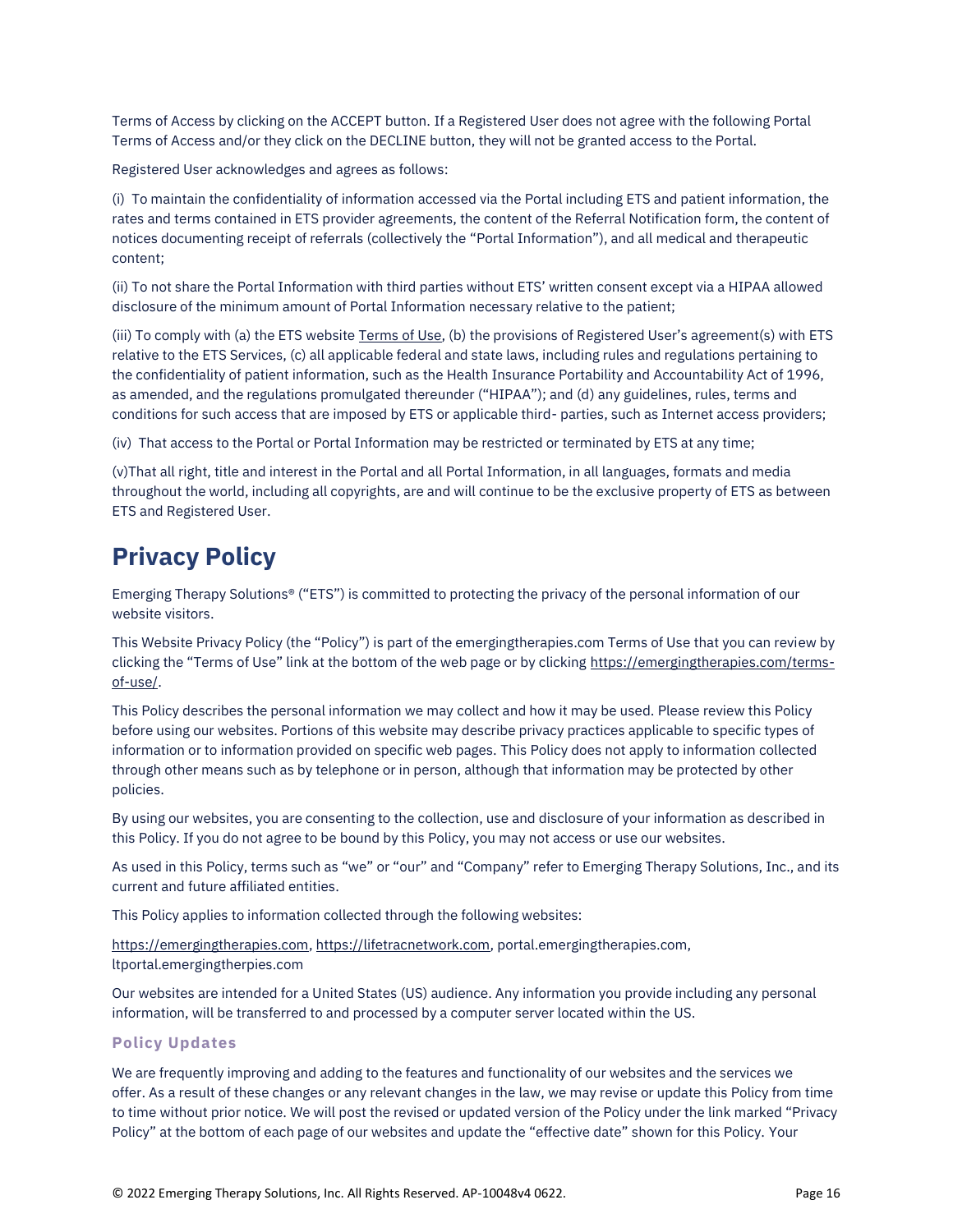continued use of the website after we have posted the revised Policy will constitute your agreement to be bound by the revised Policy.

### **Types of Information We Collect**

Information you Manually Provide. Our websites may include web pages that give you the opportunity to provide us with personal information about yourself such as your name or contact information. You do not have to provide us with personal information if you do not want to; however, that may limit your ability to use certain functions of this website or to request certain services or information. We collect the information you manually provide (using your keyboard, mouse, or touchpads) when you use our website. For example, we collect the information you provide when you sign up as a registered user, ask us a question, or otherwise interact with our websites.

Information from your browser or device. We may collect information that is sent to us automatically by your web browser or mobile device. This information typically includes your IP address, the name of your operating system, the name and version of your browser, the date and time of your visit, and the pages you visit. The information we receive may depend on your browser or device settings. The information we receive from your web browser and device may or may not be personally identifiable. However, we may combine with other information in an attempt to identify you or we may combine it with information that does identify you.

#### **Cookie Policy**

Information Collected by Cookies and Other Technologies. A "cookie" is a small file placed on your device when you visit a site that can be understood by the site that issued the cookie. We use cookies and other technologies, including device identifiers, from third-party partners such as Google Analytics and HubSpot, to collect information and support certain features of our websites. For example, we may use these technologies to:

- collect information about the different ways that visitors use our websites—which pages they visit, which links they use, and how long they stay on each page;
- support the features and functionality of our websites for example, to save you the trouble of re-entering information already in our database or to prompt the settings you established on previous visits;
- personalize your experience when you use our websites; and
- improve our marketing efforts, including through use of targeted advertising.

The information we collect using cookies and similar technologies may or may not be personally identifiable, but we may link it to personal information that you provide. If you do not wish to receive cookies, you may set your browser to reject cookies or to alert you when a cookie is placed on your computer. Although you are not required to accept cookies when you visit our Sites, you may be unable to use all the functionality of our Sites if your browser rejects our cookies.

#### Use of Third-Party Partners.

#### [How Google Uses Information from Sites or Apps That Use Our Services.](https://policies.google.com/technologies/partner-sites)

#### **How We Use Collected Information**

Generally, we use the information we collect:

- to accurately identify you and administer your requests or records
- to comply with certain laws and regulations;
- for security, credit or fraud prevention purposes;
- to provide you with effective customer service;
- to better understand your needs and interests and provide you with a personalized experience when you use our websites;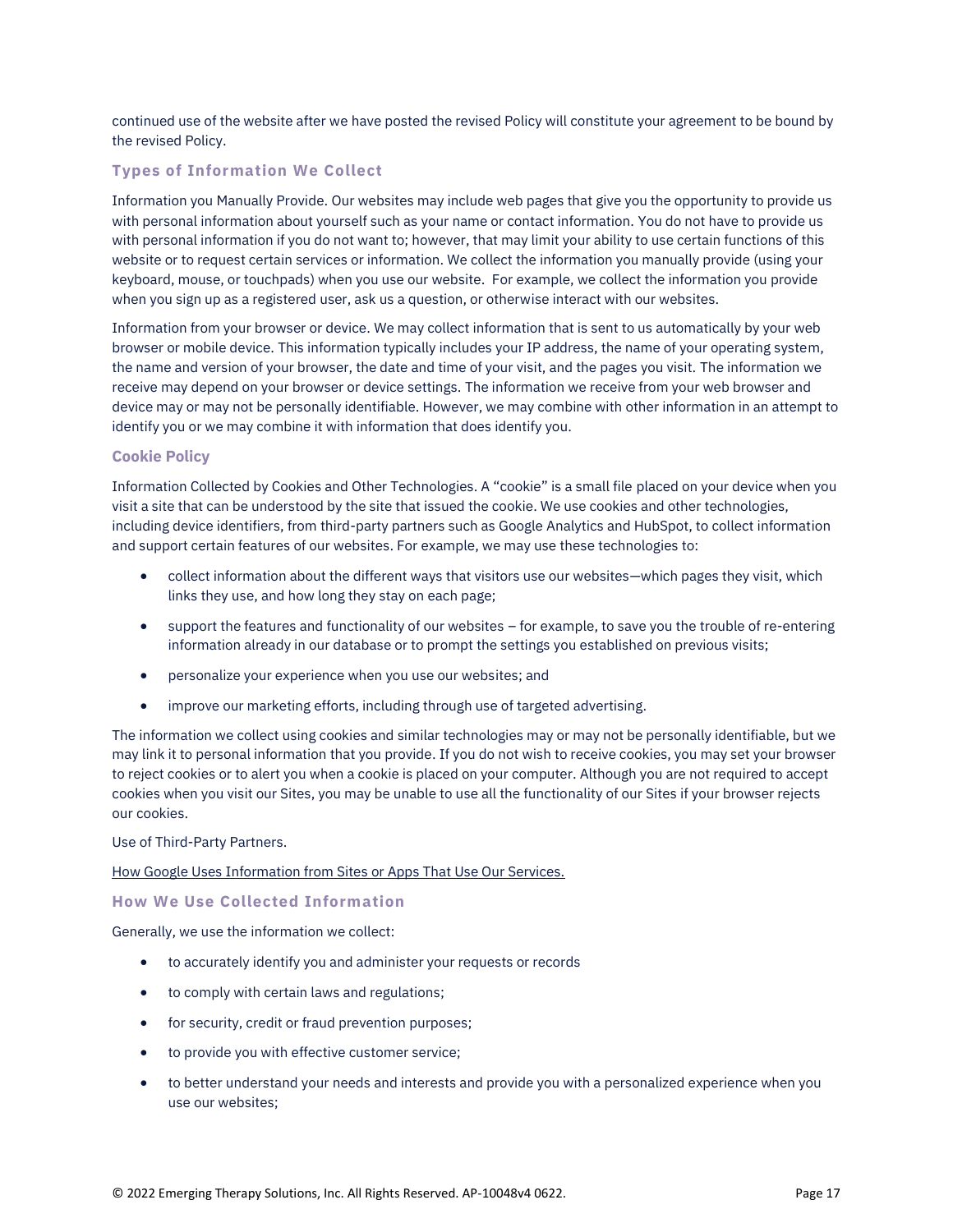- to contact you with information and notices of interest to you or related to your use of our Sites (in accordance with any privacy preferences you have expressed to us);
- to improve the content, functionality and usability of our websites;
- to improve our products and services;
- to improve our marketing and promotional efforts; and
- for any other purpose identified in an applicable privacy notice, click-through agreement or other agreement between you and us.

#### **Sharing Personal Information**

We will only share your personal information as outlined in this Policy and as otherwise permitted or required by law. We reserve the right to share all information we collect as this Policy describes.

We may also share personal information within the Company, and we may combine personal information that you provide us through the website with other information we have received from you, whether online or offline, or from other sources such as from our vendors.

We also disclose information to complete transactions initiated by you when you request or authorize the disclosure, or if the disclosure is required by law. At times, it is necessary to disclose information to enforce or apply the terms and conditions of any agreement we have with you and to protect the rights, property, or safety of our employees, customers, or others. This includes exchanging information with other companies and organizations for fraud protection and credit risk reduction.

For example, we provide information to outside companies to perform services on our behalf, such as data analyses, collection services and to government entities to respond to subpoenas and audits, to credit reporting agencies, and to reinsurers and financial auditors. Whatever the reason for sharing information, we require strict confidentiality by the receiving parties and limit the use of the information to the purpose for which it was disclosed.

#### **Third-party Service Providers**

We also disclose information to nonaffiliated third parties as permitted by law. We rely on third-party service providers to perform a variety of business operations on our behalf. In so doing, we may need to share your personal information with them. We provide our service partners with only the personal information they need to perform the services we request, and we require that they protect the information and not use it for any other purpose. For example, we may rely on a service provider to host our sites and deliver our email or conduct research and analyze data to improve products and services.

#### **Our Online Communication Practices**

We may send electronic newsletters, notification of account status, and other communications, such as marketing communications, on a periodic basis to various individuals and organizations. We may also send email communications regarding topics such as general health benefits, website updates, health conditions, and general health topics. You may unsubscribe from our marketing communications by clicking on the "unsubscribe" link located on the bottom of our e-mails, updating your communication preferences, or by contacting us at 2001 Killebrew Drive, Ste 240, Bloomington, MN 55425.

#### **Steps We Take to Safeguard your Information**

To prevent unauthorized access, maintain data accuracy, and ensure the appropriate use of information, we have put into place appropriate physical, electronic and managerial procedures to safeguard and secure the information we collect online. Unfortunately, no website, server or database is completely secure or "hacker proof." We therefore cannot guarantee that your personal information will not be disclosed, misused, or lost by accident or by the unauthorized acts of others.

Further, we cannot control dissemination of personal information you post on or through our websites using any social networking tools we may provide, and you should have no expectation of privacy in such information. If you